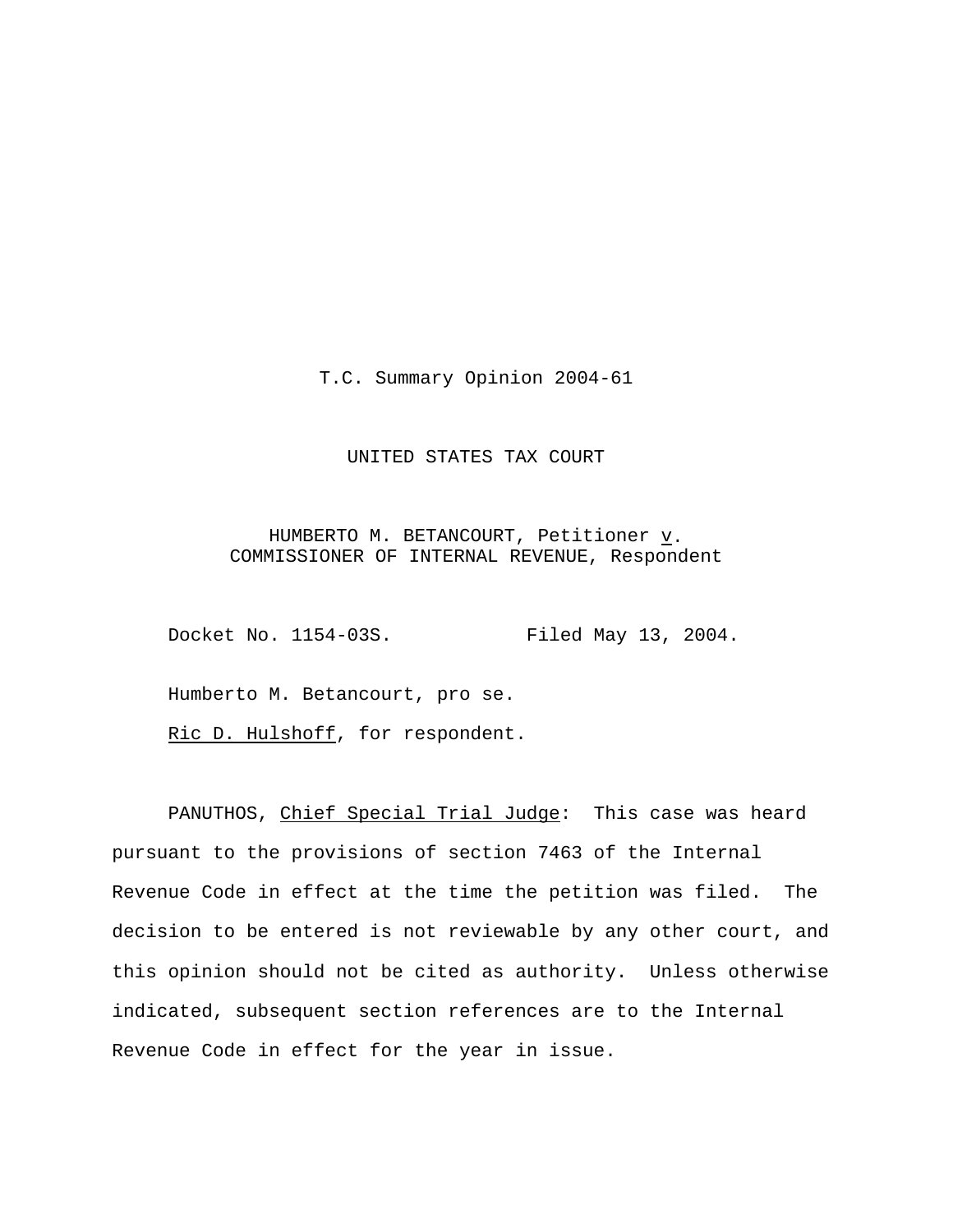Respondent determined a deficiency in Federal income tax of \$4,305.35 for the 2001 taxable year. The issues for decision are: (1) Whether petitioner is entitled to head-of-household filing status for 2001; (2) whether petitioner is entitled to dependency exemption deductions for Erica Benicna Maceda and Ivan Maceda Rodriguez for 2001; (3) whether petitioner is entitled to an additional child tax credit of \$22 for 2001; and (4) whether petitioner is entitled to an earned income credit of \$4,008 for 2001.

### Background

Some of the facts have been stipulated, and the stipulated facts are incorporated in our findings by this reference. At the time of filing his petition, petitioner resided in Los Angeles, California.

During the year in issue, petitioner was a hardwood flooring installer, and Cristina Rodriguez (Ms. Rodriguez) was a cook. Ms. Rodriguez received wages of approximately \$15,000 in 2001.

Petitioner and Ms. Rodriguez have three children: (1) Erica Benicna Maceda (Erica), born February 13, 1988; (2) Tanya, born 1989; and (3) Ivan Maceda Rodriguez (Ivan), born April 15, 1993.

Petitioner and Ms. Rodriguez were not married in 2001, but they shared a checking account during the year. Also in 2001, they owned a duplex with two addresses: 4219 Zamora Street and 4221 Zamora Street. The duplex consisted of side-by-side

 $- 2 -$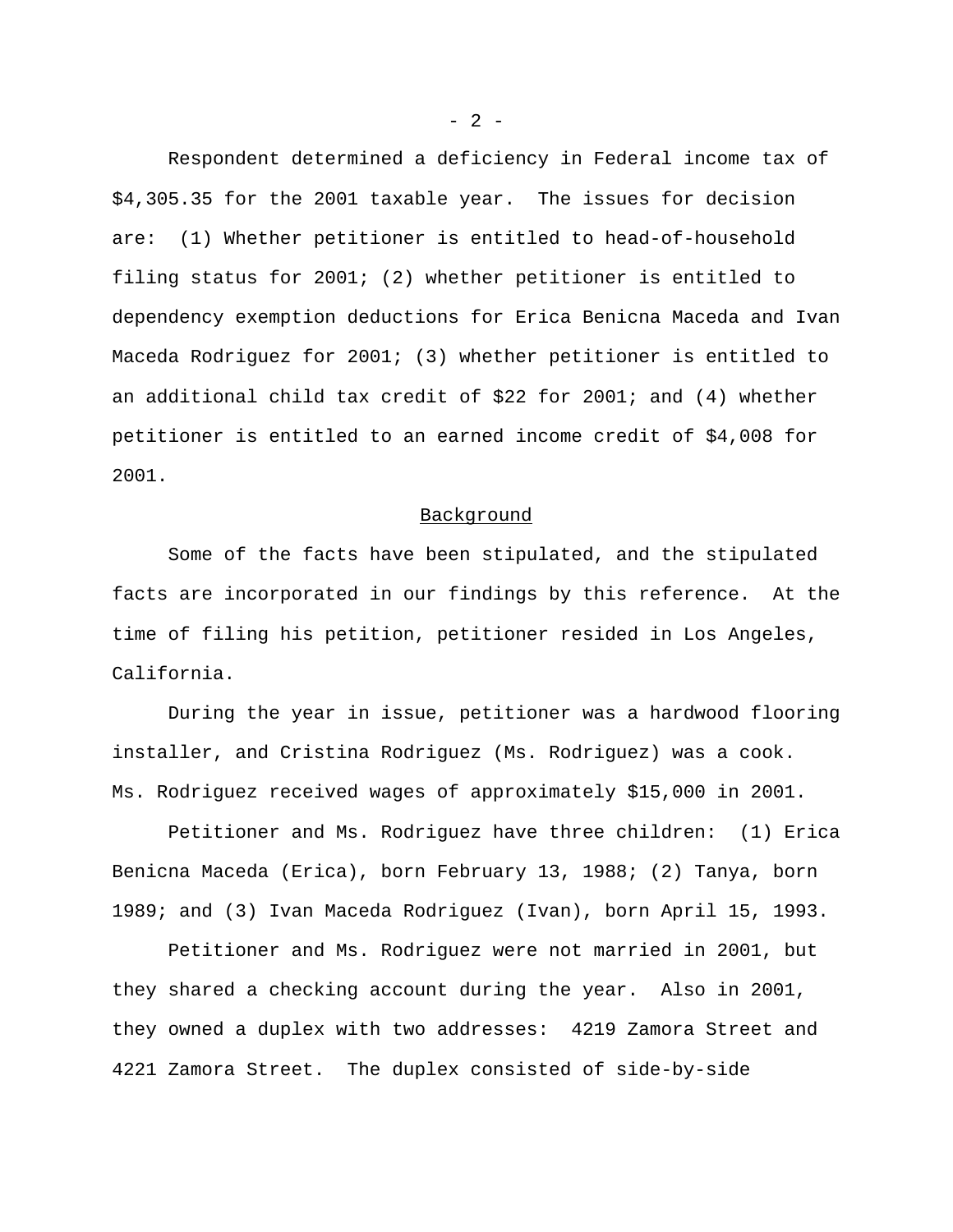apartments with separate entrances. The apartment at 4219 Zamora Street has one bedroom, and the apartment at 4221 Zamora Street has two. Erica, Tanya, and Ivan had keys to both apartments and ate meals sometimes in one or the other apartment.

Petitioner filed a timely Federal income tax return for the 2001 taxable year. The return reflected an address of "4221 Zamora Street" and reported total income of \$11,000. Petitioner filed as a "head of household" and claimed dependency exemption deductions for Erica and Ivan, but not Tanya. Petitioner also claimed an additional child tax credit of \$22 and an earned income credit of \$4,008 with Erica and Ivan as qualifying children.

Respondent issued petitioner a notice of deficiency dated November 15,  $2002.^1$ 

#### Discussion

Section 7491(a) provides that in a court proceeding, the burden of proof with respect to any factual issue shifts to the

 $- 3 -$ 

The notice of deficiency included a rate adjustment credit of \$138.65, which petitioner had not claimed in his 2001 tax return. The Economic Growth and Tax Relief Reconciliation Act of 2001, Pub. L. 107-16, sec. 101(a), 115 Stat. 38, 41-42, created a new regular income tax bracket of 10 percent for taxable years beginning after Dec. 31, 2000. See sec. 1(i). Congress decided to implement the 10-percent rate bracket for 2001 via a rate reduction credit for that taxable year. See secs.  $1(i)(1)(D)$ ,  $6428$ ; H. Conf. Rept. 107-84, at 5-6 (2001). The maximum amount of the rate reduction credit depends upon a taxpayer's filing status for 2001, and thus it is computational. See sec.  $1(i)(1)(B)$ .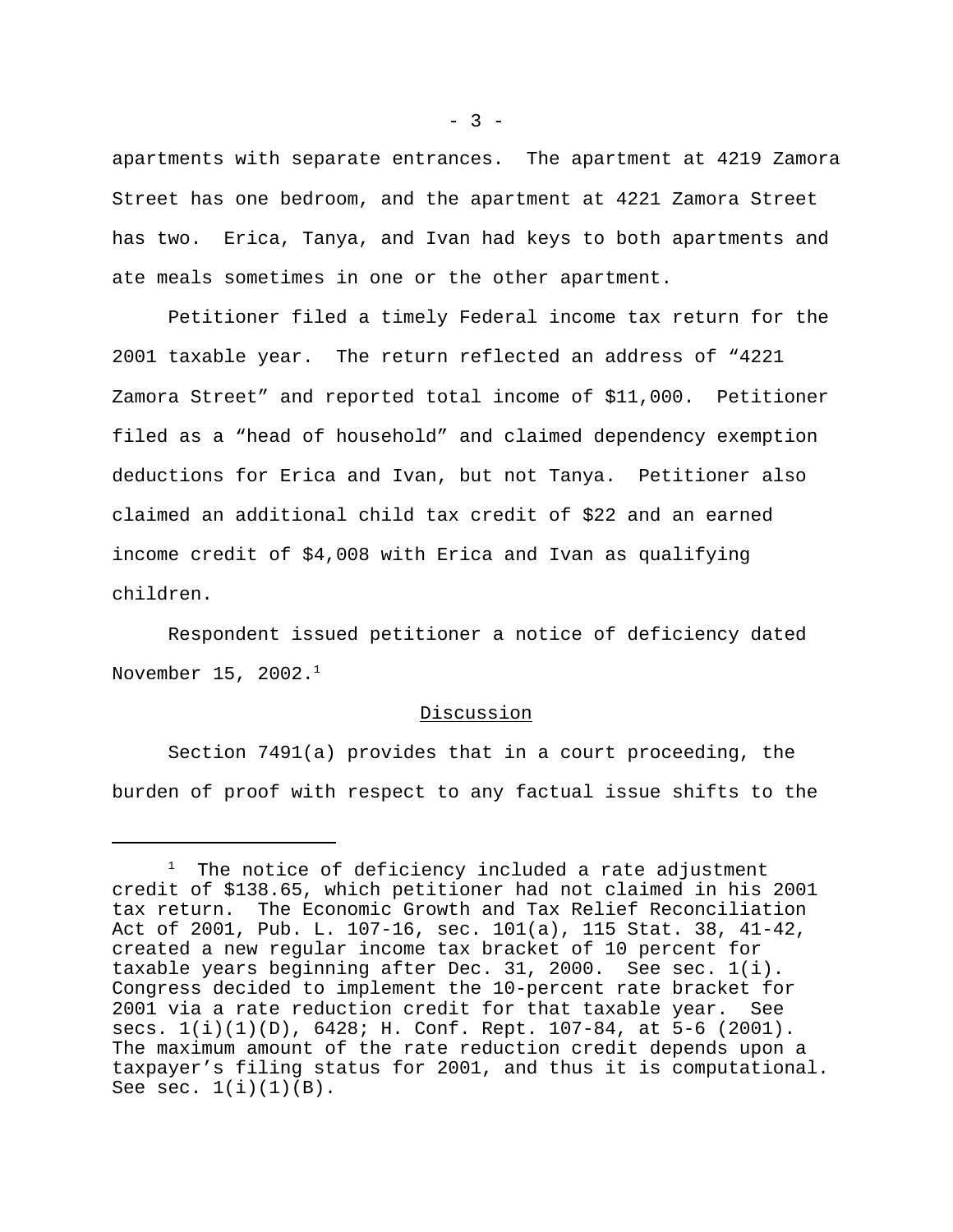Commissioner under certain prescribed conditions. We conclude that the burden of proof remains with petitioner, since he has not met the criteria of section  $7491(a)(2)(A)$  and  $(B)$ . Indeed, we found petitioner's testimony was at times inconsistent with both Ms. Rodriguez's testimony and documents made part of this record.

## 1. Head-of-Household Filing Status

Petitioner filed as "head of household" for 2001. In general, section  $2(b)(1)(A)(i)$  provides that a taxpayer shall be considered a head of a household if, and only if, such taxpayer is not married at the close of his or her taxable year, is not a surviving spouse, and maintains as his or her home a household which constitutes for more than one-half of such taxable year the principal place of abode, as a member of such household, of a son or daughter of the taxpayer. A taxpayer shall be considered as maintaining a household only if over half of the cost of maintaining the household during the taxable year is furnished by such taxpayer. Sec. 2(b)(1).

During the year in issue, petitioner was not married to Ms. Rodriguez and was not a surviving spouse. With respect to maintaining a household, petitioner contends that 4221 Zamora Street was a household that constituted the principal place of abode for Erica, Ivan, and petitioner during 2001. Petitioner further contends that the other address of the duplex–-4219

 $- 4 -$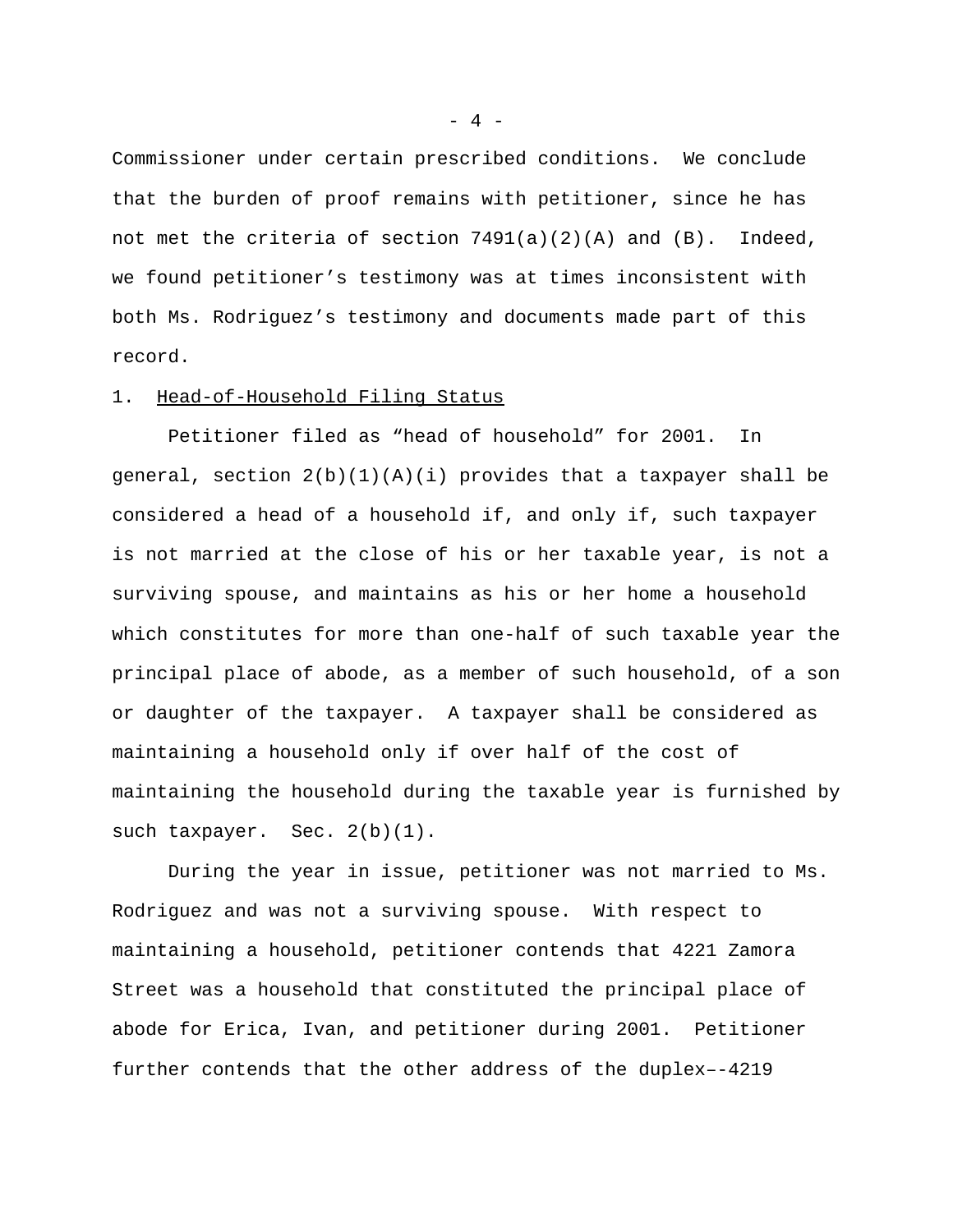Zamora Street–-was a household solely for Ms. Rodriguez and Tanya during the taxable year. The record, however, does not support petitioner's contentions.

The extent of a "household" is not determined solely by physical boundaries; instead we must look to all of the facts in any particular case. Estate of Fleming v. Commissioner, T.C. Memo. 1974-137. Tanya had unrestricted access to petitioner's household and had meals with Erica and Ivan during 2001. Moreover, Ms. Rodriguez testified that she and the children lived at the same address that petitioner claimed as his household. On the basis of the record, we find that petitioner's household consisted of Ms. Rodriguez, the children, and petitioner, whether it be at 4221 Zamora Street or the entire duplex.

Consequently, petitioner did not maintain such household under section  $2(b)(1)$ , because he did not establish that he furnished over half the cost of maintaining it for 2001. Petitioner reported total income of \$11,000, whereas Ms. Rodriguez had wages of approximately \$15,000. Accordingly, we conclude that petitioner is not entitled to head-of-household filing status, and we sustain respondent's determination on this issue.

# 2. Dependency Exemption Deductions

A taxpayer may be entitled to a deduction of the exemption amount for each dependent. Sec. 151(a), (c). The term

- 5 -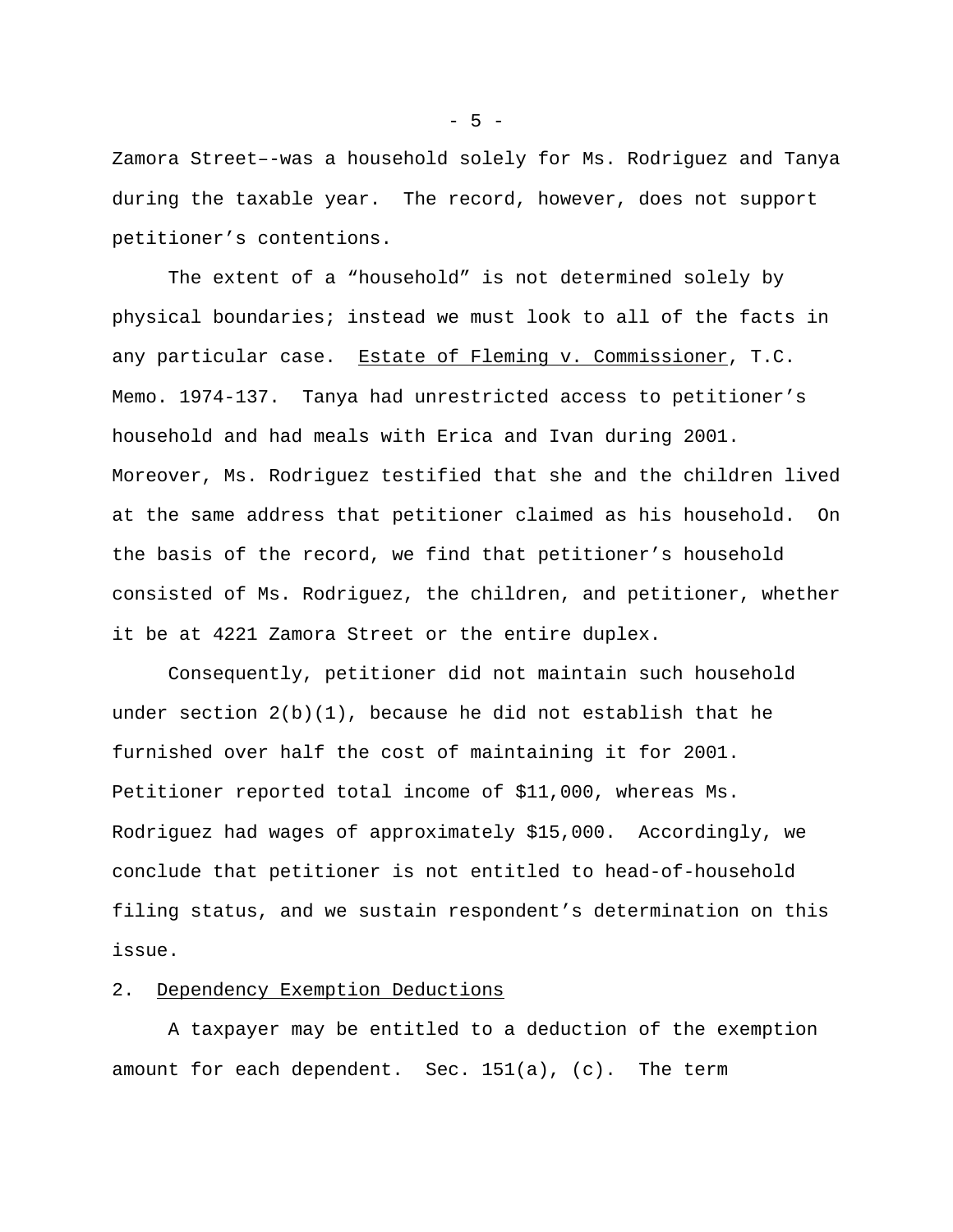"dependent" includes a son of the taxpayer "over half of whose support, for the calendar year in which the taxable year of the taxpayer begins, was received from the taxpayer". Sec. 152(a).

Given the limited information as to the amount paid for support of the children, the existence of the joint checking account and Ms. Rodriguez's higher income for 2001 lead us to the conclusion that petitioner did not provide over half of the support for Erica and Ivan. Accordingly, petitioner is not entitled to dependency exemption deductions for Erica and Ivan for 2001, and we sustain respondent on this issue.

# 3. Additional Child Tax Credit

Section  $24(a)(1)$  provides for a "credit against the tax  $*$ \* for the taxable year with respect to each qualifying child of the taxpayer". The term "qualifying child" means any individual if three tests are satisfied. Sec. 24(c)(1).

In the present case, the only relevant test is whether the taxpayer is allowed a deduction under section 151 with respect to such individual for the taxable year. Sec.  $24(c)(1)(A)$ . We have concluded, however, that petitioner is not entitled to dependency exemption deductions for Erica and Ivan for 2001. Accordingly, they are not qualifying children, and petitioner is not entitled to the additional child tax credit of \$22 for 2001. We sustain respondent's determination on this issue.

- 6 -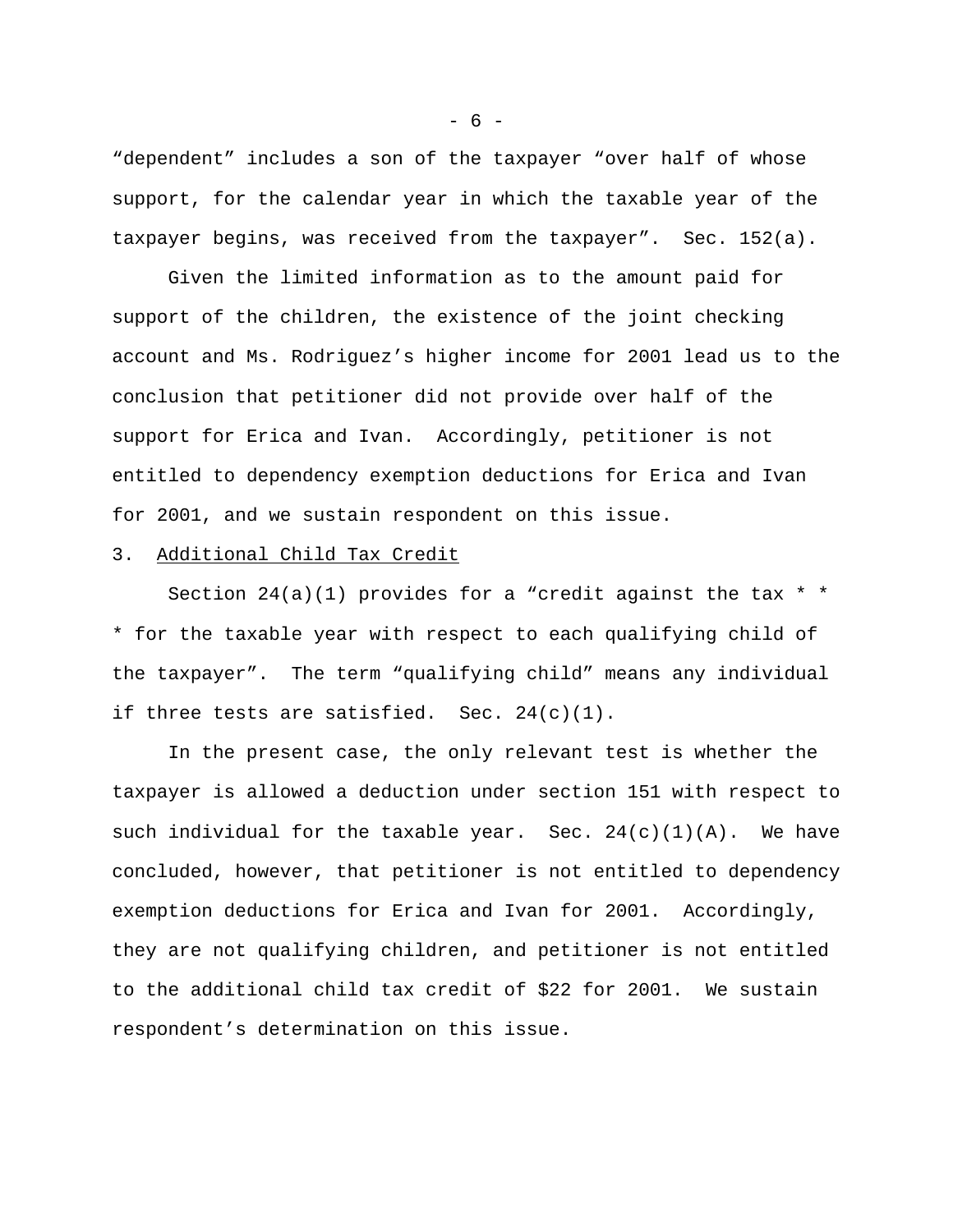#### 4. Earned Income Credit

Section 32(a) provides for an earned income credit in the case of an eligible individual. Section  $32(c)(1)(A)(i)$ , in pertinent part, defines an "eligible individual" as any individual who has a qualifying child for the taxable year.<sup>2</sup> A qualifying child is one who satisfies a relationship test, a residency test, and an age test. Sec.  $32(c)(3)$ . Erica and Ivan satisfy all three tests, and they are qualifying children with respect to petitioner.

However, they are also qualifying children with respect to Ms. Rodriguez. Under such circumstances, for taxable years beginning on or before December 31, 2001, section  $32(c)(1)(C)$ provides:

 (C) 2 or more eligible individuals.–-If 2 or more individuals would \* \* \* be treated as eligible individuals with respect to the same qualifying child for taxable years beginning the same calendar year, only the individual with the highest modified adjusted gross income for such taxable years shall be treated as an eligible individual with respect to such qualifying child.

Section  $32(c)(5)$  defines the term "modified adjusted gross

 $2$  Petitioner could also be an eligible individual, even if we were to find that he did not have any qualifying children. See sec.  $32(c)(1)(A)(ii)$ . In such a situation, however, petitioner would still not be entitled to the earned income credit for 2001 because his total income of \$11,000 exceeded the "completed phaseout amount" of \$10,710. See Rev. Proc. 2001-13, sec. 3.03(1), 2001-1 C.B. 337, 339.